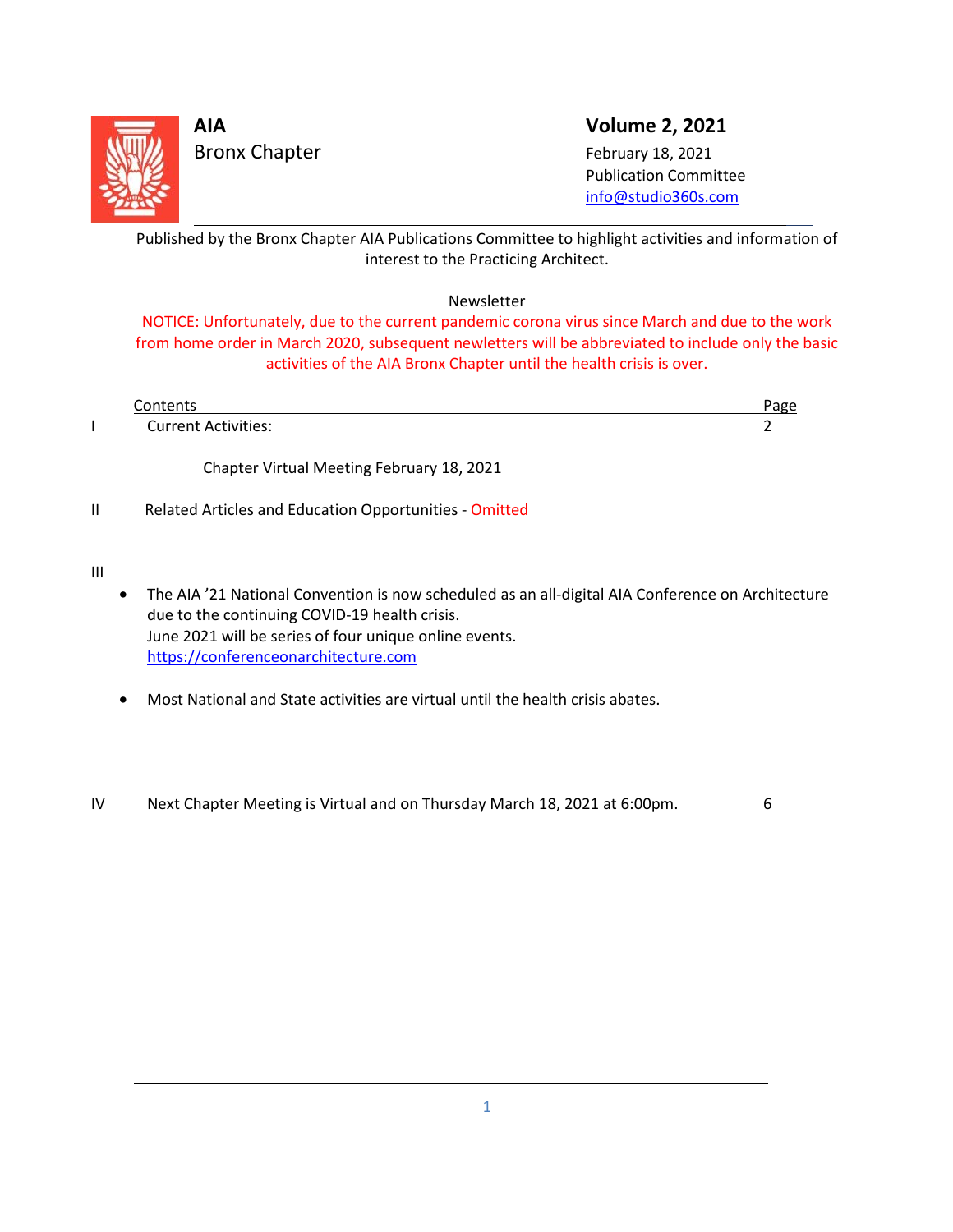I Current Activities



### February 18, 2021 AIA BRONX CHAPTER MEETING MINUTES

Meeting began at 12:05pm

#### Attendees:

Bob Esnard Polycor, Inc. Antonio Freda Susan Hinkson-Carling Ken H. Koons, Sr. Ken A. Koons, Jr. Robert Markisz Julian Misiurski Bryan Zelnik Martin Zelnik

Yennifer Diaz Stephen DiRaffaele, LEED GA Guest Sara Diazayeri **Architectural Sales Representative** Architectural Sales Representative

#### Agenda / Discussion:

1. Seminar:

The seminar on "Specifying Natural Stone" was presented by Stephen DiRaffaele of Polycor, Inc., a company also known as Indiana Limestone Company. The presentation highlighted the:

- Features and benefits of natural stone products.
- Performance of Natural Stone using ASTM ST Test Methods.
- Stone quarrying and stone fabrication process as they affect design constraints and the finished products.
- The Application of natural stones in a variety of different building types and uses.
- Characteristics of natural stone products and where they are best suited to specific applications.

Stephen started by describing the three types of stone: Igneous (Granite), Sedimentary (Limestone) and Metamorphic (Marble). Each one of these general types of natural stone has different qualities that make a very useful and versatile building material. It has unique aesthetics as nothing looks like natural stone which is durable and sustainable. Stone is environmentally friendly and with its design flexibility can't be matched by manmade materials. Owners of buildings experience long term cost savings due to stone's durability, great compressive strength as well as fire retardant characteristics. These attributes turn into low maintenance costs with operational cost savings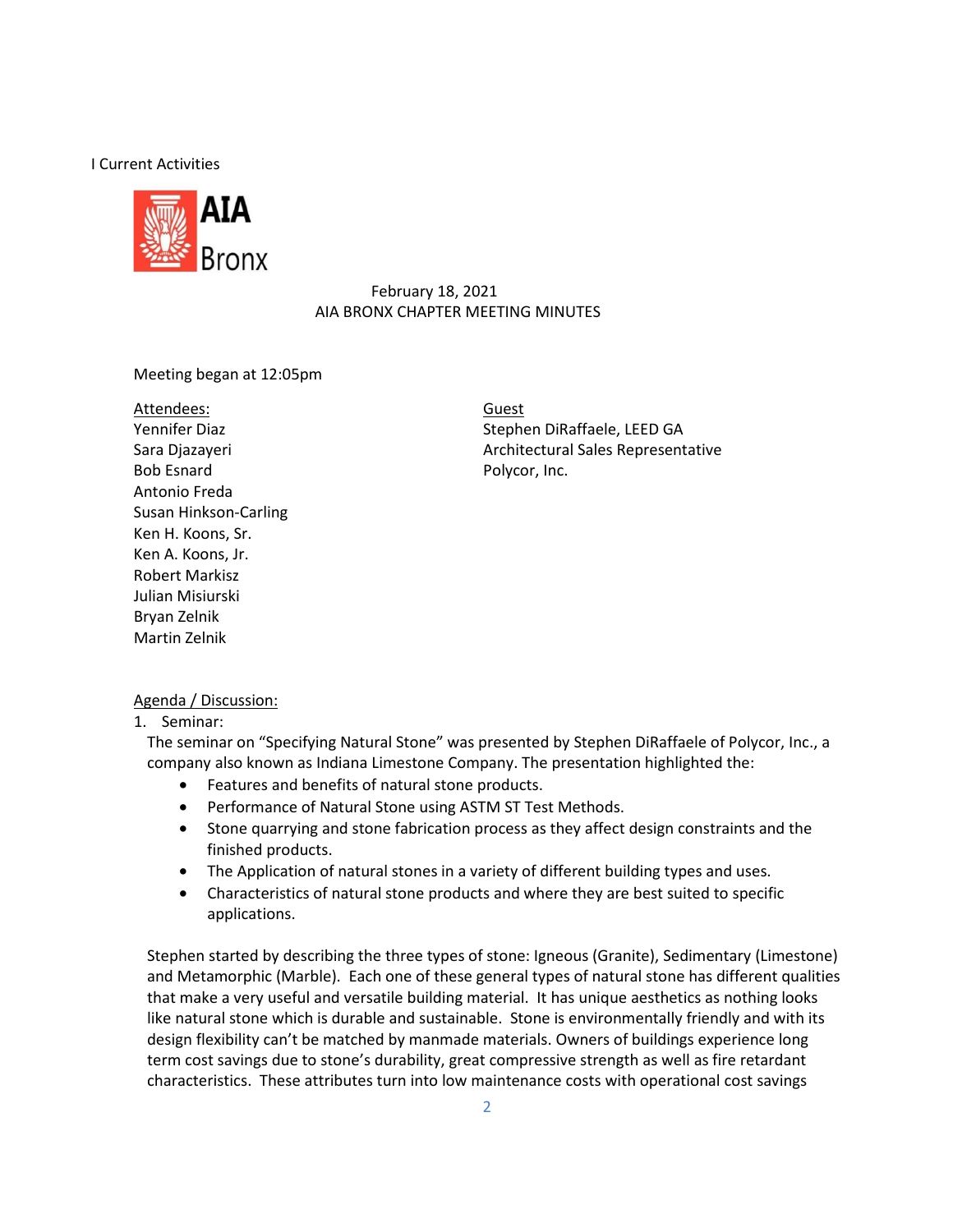because stone last so long without the need for upgrade or repairs, better than any other building material.

Historically, stone is one of the first building materials used by man which is still used in all types and levels of construction. All through time, stone has been used in the interior and exterior of buildings for religious, commercial and residential uses. Stone was used in "stone-age" public structures; like Stonehenge, the Greek Parthanon, the Roman Coliseum, to modern times, with the cladding and construction of skyscrapers and government buildings in the  $21<sup>st</sup>$  Century.

Stone is tested and defined by industry standards which if followed, will protect against product failure and its' inappropriate use. The American Society for Testing and Materials (ASTM) is an international organization which developed and publishes standards globally and is the industry guide. ASTM measures stone based on all its characteristics such as how heavy it is, how porous it is, how much pressure it can take before it breaks, how much it can bend before it cracks, and finally how slippery by measuring its' friction co-efficient.

Steven used the chart below summarizing the ASTM standards describing the type of stones and their specific characteristics.

| <b>Stone Type</b> | $C97 - Bulk$<br><b>Specific</b><br><b>Gravity</b> | $C97-$<br><b>Absorption By</b><br>Weight | C99 - Modulus<br>of Rupture | $C170 -$<br><b>Compressive</b><br><b>Strength</b> | <b>C880 - Flexural</b><br><b>Strength</b> |
|-------------------|---------------------------------------------------|------------------------------------------|-----------------------------|---------------------------------------------------|-------------------------------------------|
| Granite           | Cambrian<br><b>Black®</b><br>179lb/ft3            | 0.11%                                    | 2,603psi                    | 30,550psi                                         | 2927.9 psi                                |
| Marble            | White<br>Cherokee®<br>169lb/ft3                   | $0.09\%$ *                               | 1,364psi                    | 9,333psi                                          | 1296 psi                                  |
| Limestone         | Indiana<br>Limestone <sup>®</sup><br>144lb/ft3    | $7.5%$ *                                 | 700psi                      | 4,000psi                                          | 1350 psi                                  |
| Soapstone         | Alberene®<br>190lbs/ft3                           | 0.01%                                    | 2,300psi                    | 9,900psi                                          | 1130 psi                                  |

### **ASTM Chart of Stone Types and Characteristics**

## **Popular Types of Dimensional Stone**

Stephen included videos and slides illustrating the quarrying, cutting and finishing of stone to fit specific uses. He demonstrated ultra-thin slabs; in exterior finishes, in elevator cabs and restrooms and large stone elements; supporting buildings, floors and roots of large spaces.

Currently, one of the major ways stone is used is to anchor or secure stone "thin slabs" on walls or ceilings. This allows for stone to be used as a finished surface or in some instances carved to be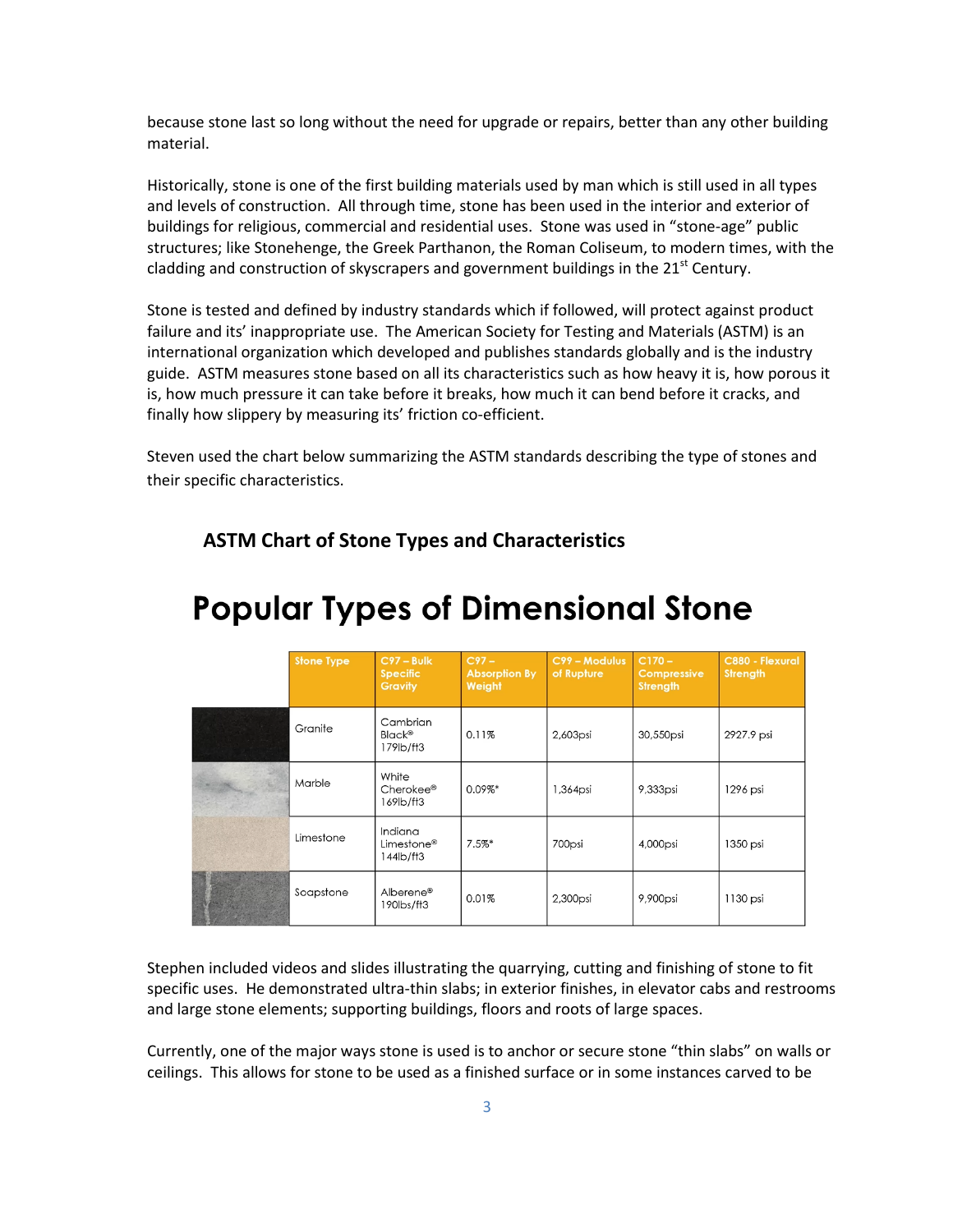permanent and more durable than just about any other material. He illustrated this in historic buildings where decorations, cornices and friezes last without minimal if any maintenance. Finally, stone can be finished in many ways from; a smooth polished finish, to being brushed, sandblasted or flamed and water-jetted, to create very rough finish.

Steven DiRaffaele concluded the presentation by answering questions and encouraging members to contact him directly for advice in; specifying, selecting and designing the construction of projects utilizing stone.

The seminar was interesting, very professional, and informative for Chapter members. His contact information is:

Stephen DiRaffaele, LEED GA Architectural Sales Representative A Polycor Inc. Company Email[: Stephen.DiRaffaele@polycor.com](mailto:Stephen.DiRaffaele@polycor.com)

2. Adoption of January minutes:

The Minutes of the January 28, 2021 were attached to January's meeting notice for members to review. Marty Zelnik made a motion to approve, the motion was seconded by Ken Koons, Sr., and the January minutes were unanimously accepted.

At this point, it was brought out that; it was **Ken Koon Sr.'s** birthday! Ken, currently the longest continuously serving member of the Bronx AIA chapter who has held at one time or other, every chapter elected position. Ken's birthday was immediately acclaimed, with best wishes and many happy returns for the future expressed by all.

3. The next meetings again unfortunately, will be virtual meetings until the COVID virus allows us in-person meetings at our restaurant venue. The future dates until the summer breaks are:

| 6:00 <sub>pm</sub>  |
|---------------------|
| 12:00pm             |
| 6:00 <sub>pm</sub>  |
| 12:00 <sub>pm</sub> |
|                     |

4. New York City – Department of Buildings (DOB)

Tony Freda reviewed the problems created by the combination of DOB NOW's electronic filing **only** and the difficulty of resolving processing issues. The Chapter along with other industry groups, unsuccessfully requested meetings, either virtual or in-person to review the issues that filing professionals are having. Processing applications using the DOB NOW new format, makes filing a "computer experience", rather than a construction review. Having to carefully read and follow the computer screens has become technical obstacle, as many filing architects get stuck on computer navigation issues. Tony suggested as the only realistic way to learn is to use the system and "work at it", although it takes time. The DOB self-help and their computer responses have caused frustrations and a needless loss of productivity just because DOB is trying so hard to have minimal in-person staff involvement.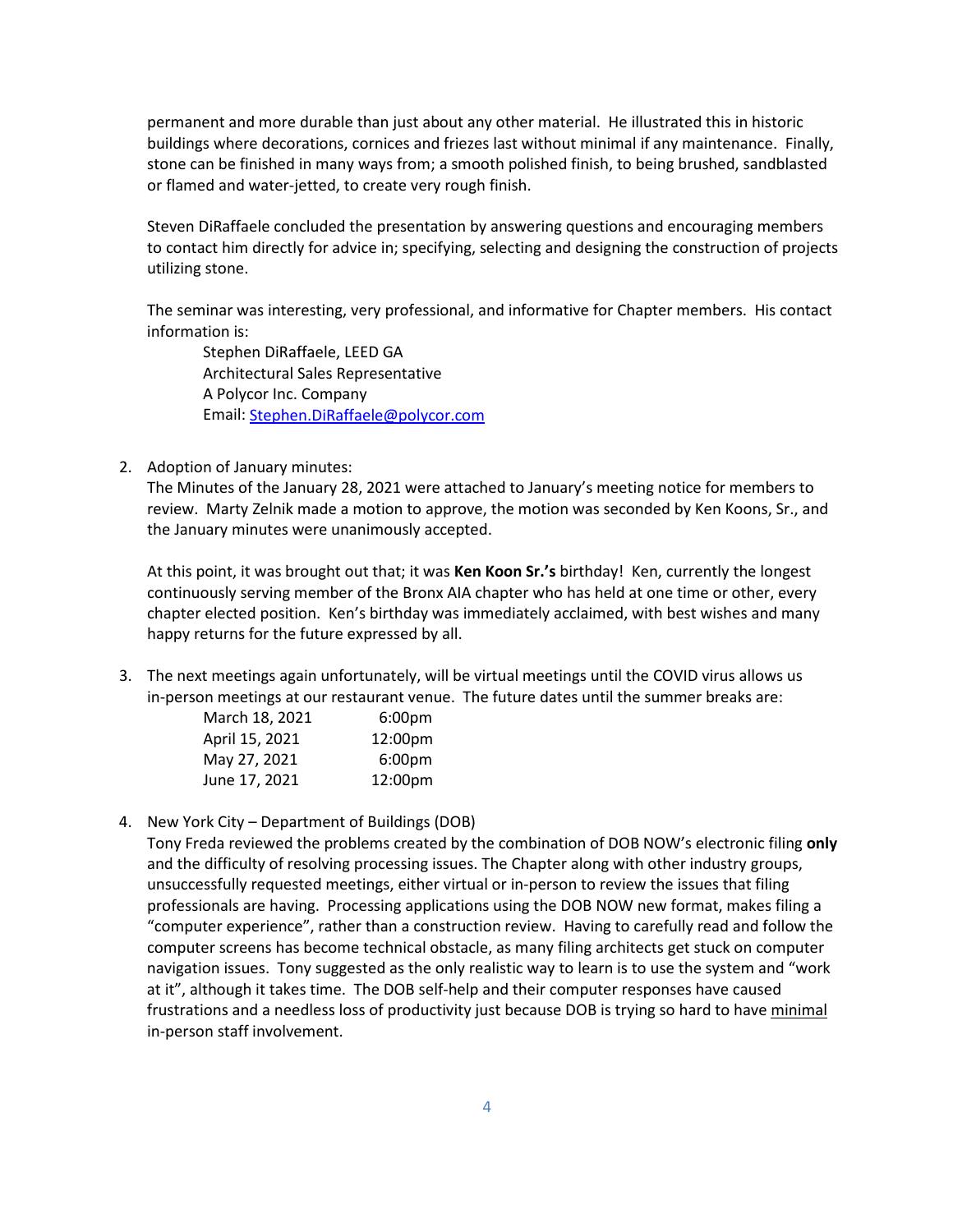Regretfully, the construction industry for the foreseeable future, will have to live with this "improvement". Several members have attended DOB training sessions that are open to the public at large, however participants must register in advance to attend. The training sessions although better than nothing, do not allow for the interaction that is necessary for our industry to proceed as it should.

A few members discussed the training sessions and maintained that they are better than nothing. Therefore, members requested the Chapter assist in providing as much notice as possible, to allow more Chapter attendance. As the Chapter receives notices from the DOB NOW training staff, it will quickly as possible be circulated to members. The most recent DOB NOW training offering is attached as Appendix A.

#### 5. Chapter Committees:

• Education

Sara Djazayeri along with Ofe Clark and the Education committee have scheduled a program for March which was an outgrowth of the program setup last year as an in-person learning program. The idea was to have architects visit a local school and then an architectural office for the students to experience and explore some hands-on designing. The plan had been to have two programs a year, which unfortunately had to be cancelled due to the COVID-19 health crises in the spring of 2020. The current program this March is to have a virtual event with the students and architects.

• Bronx Blueprint:

The committee had a meeting and is finalizing specific ideas to assist the Chapter in it education and a mentoring program for young professionals. In the near future, they expect to present their thoughts for chapter consideration and implementations.

• Budget

The Treasurer Ken Koons, Jr. will present a 2021 budget for adoption by the Chapter at the March meeting. He reported that last year's Chapter activities, although constrained by the COVID crises, did not impact our overall financial picture. The Chapter has been responsive and always pays attention to operate with a surplus and within conservative financial practices.

• Cloud for Chapter Documents:

Josette Matthew could not attend the meeting but reported that she received information to populate the Cloud with Bronx Chapter documents. She hopes to have a specific email address with the appropriate security controls so that members can have access, while limiting all modifications/changes to designated/Chapter members.

• Instagram:

Although Soany Marquez also was unable to attend the meeting, she requested that members who have responded to her questionnaire; send a picture of themselves, of their work or any Bronx buildings/issues they would like to highlight. Soany is looking to feature as many members as possible and would appreciate more responses. The concept is to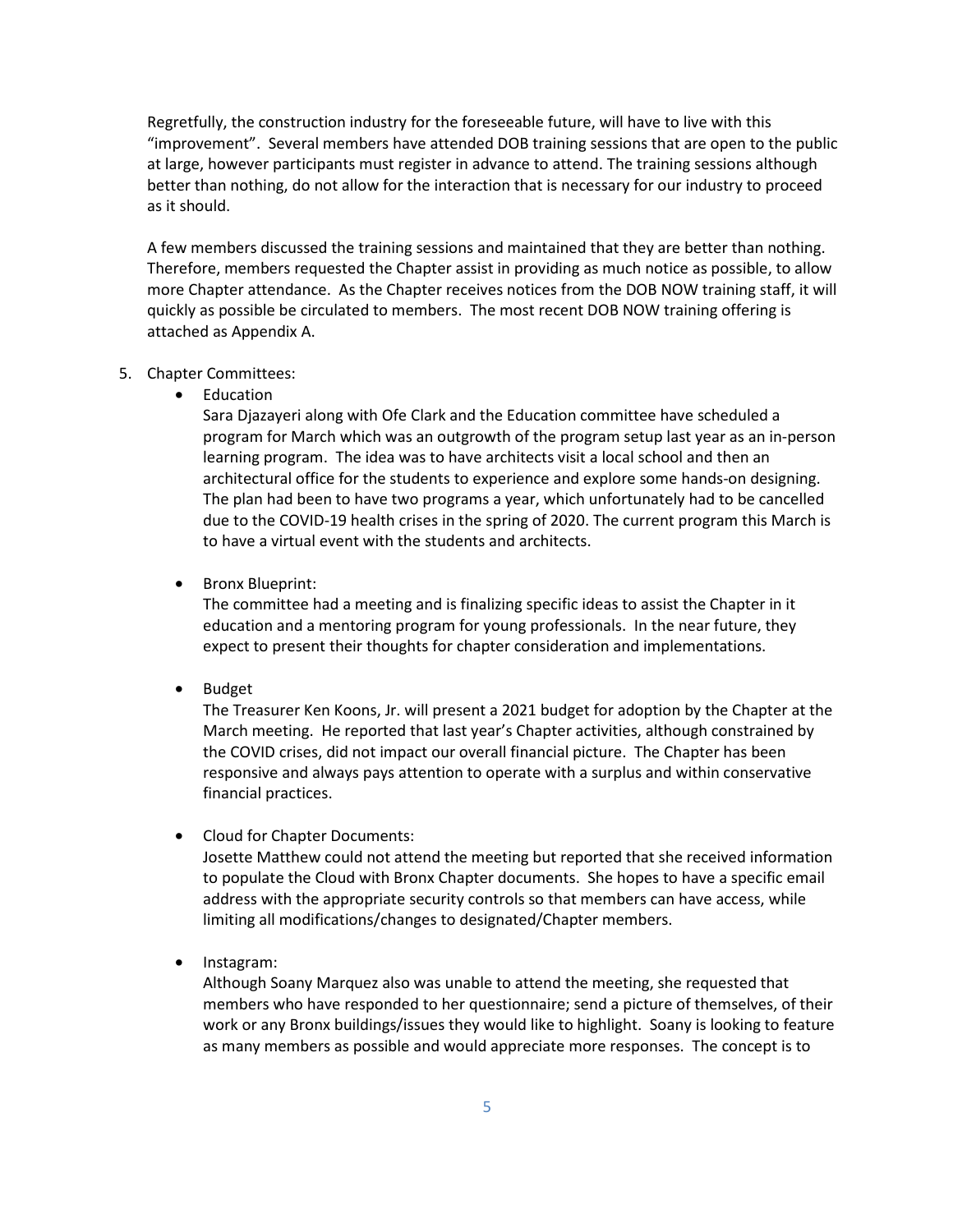have an active presence on social media publicizing the Chapter, as well as, interacting with a new generation of Bronx architects. Her email is [marquezsoany@gmail.com.](mailto:marquezsoany@gmail.com)

6. New Business:

Marty Zelnik suggested modifying the Chapter meeting schedule to evening meetings only, at least during the COVID crises for better attendance. The Chapter now alternates the monthly meeting schedule between a 12:00pm day meeting and an evening meeting's at 6:00pm. After a discussion, everyone who attended the meeting, expressed a willingness to attend evening meeting as well. The agreed proposal was that the Chapter during this "virtual only" meeting stage, will only have 6:00pm meetings. The Chapter secretary will discuss with the scheduled sponsors of the two next scheduled 12:00pm meetings of April and June 2021, to see if the sponsors can attend evening meetings instead. A final decision will be made at the next meeting in March, an evening meeting.

The meeting was adjourned at 2:46pm.

IV. Next Meeting:

As the health crisis unfortunately continues and the meeting venue at Artie's Restaurant is only open for outdoor dining. The next meeting will again be a Virtual meeting on:

**Thursday March 18, 2021 at 6:00PM**

**Appendix A: DOB NOW** *Build* **Questions and Answer Sessions**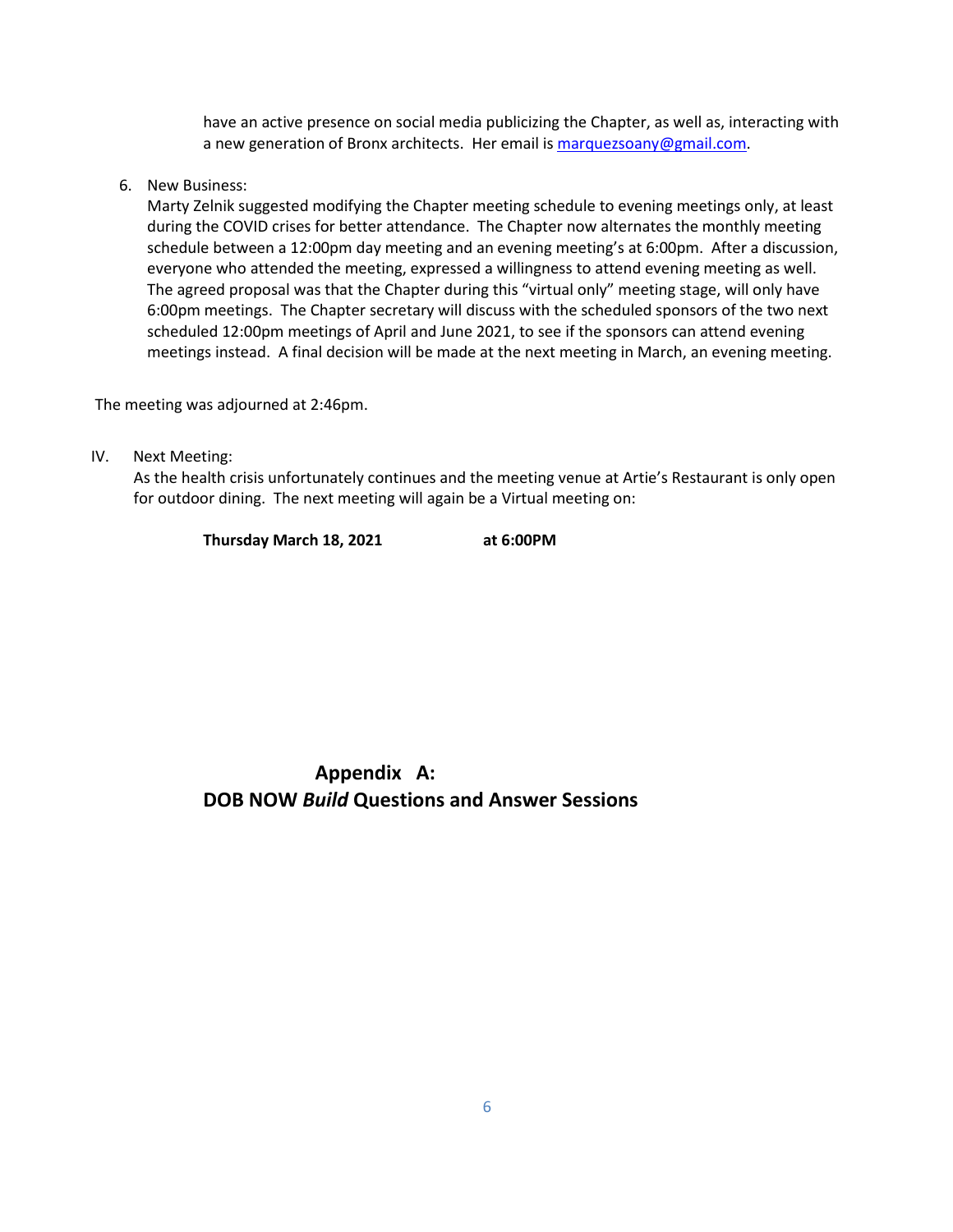**DOB NOW** *Build* **Questions and Answer Sessions**

# **DOB NOW Training**

The Department of Buildings offers free training sessions to industry members and the general public to learn more about DOB NOW.

Register today to reserve your spot by clicking the links below.

All courses will be conducted online via Webex. Sign up below to reserve your spot. Log-in information will be emailed the morning of the event.

\**Note: Please bookmark and come back to this training page for updates as new dates may be added in the future.* \*

All trainings are open to everyone but are tailored to different groups. See below for more details.

# **DOB NOW** *Build* **Questions & Answers Sessions**

This live Q&A session is for DOB NOW users who have questions about the new features and filing procedures implemented recently in BUILD. It will also include a review of frequently asked questions from prior trainings.

| <b>Date</b>                                      | <b>Topics</b>                                                                                           | <b>Materials</b>                                                     |
|--------------------------------------------------|---------------------------------------------------------------------------------------------------------|----------------------------------------------------------------------|
| <b>Tuesday, March 2,</b><br>$2021 - 2pm$ to 4pm  | New Buildings<br>Alteration-CO (formerly Alt-1)<br>$\bullet$                                            |                                                                      |
| <b>Tuesday, March 9,</b><br>$2021 - 2pm$ to 4pm  | Related details (Zoning,<br>Schedule of Occupancy, Fees)                                                |                                                                      |
| <b>Tuesday, March 16,</b><br>$2021 - 2pm$ to 4pm | Temporary BIN (TBIN)<br>Requests                                                                        | <b>DOB NOW: Build Frequently Asked Questions</b>                     |
| <b>Tuesday, March 23,</b><br>$2021 - 2pm$ to 4pm | Occupancy functionality for<br>BIS jobs<br>General Construction (GC)                                    | Alteration filings (GC, FO, EA, SE and PMM)<br><b>Resources Page</b> |
| <b>Tuesday, March 30,</b><br>$2021 - 2pm$ to 4pm | Foundation (FO)<br>Earthwork (EA)                                                                       |                                                                      |
| Tuesday, April 6,<br>$2021 - 2pm$ to 4pm         | Support of Excavation (SE)<br>Protection & Mechanical<br>Methods (PMM)<br><b>Tenant Protection Plan</b> |                                                                      |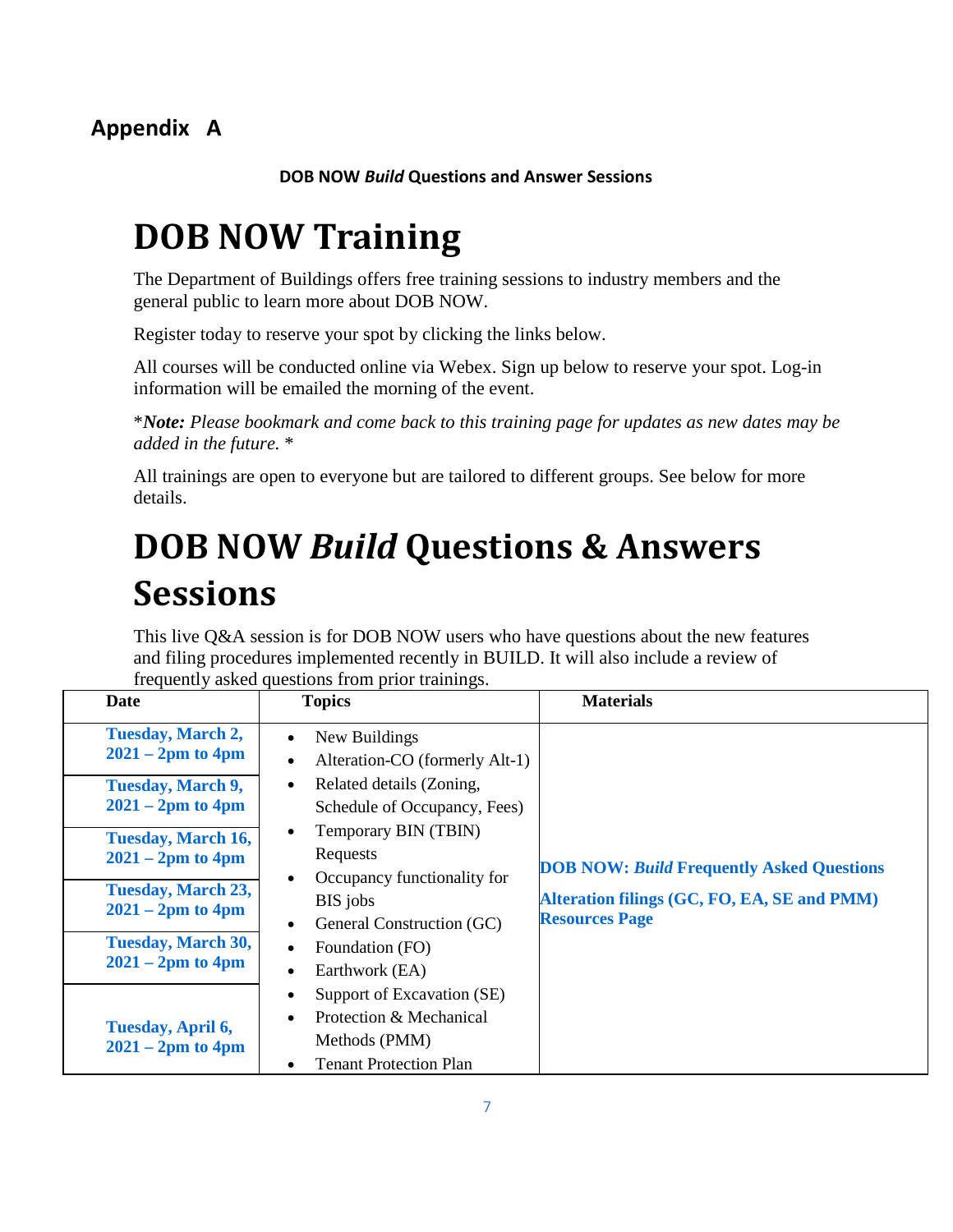| Site Safety Plan<br>$\bullet$<br>Supersede & Withdrawal<br>$\bullet$<br>New features (improved search,<br>$\bullet$<br>exporting jobs, etc.) |
|----------------------------------------------------------------------------------------------------------------------------------------------|
|                                                                                                                                              |

### **Recent Trainings**

| <b>Training Type</b>                                                                  | <b>Topics</b>                                                                                                                                                                                                                                                              | <b>Materials</b>                                                                                                                                                                                            |  |
|---------------------------------------------------------------------------------------|----------------------------------------------------------------------------------------------------------------------------------------------------------------------------------------------------------------------------------------------------------------------------|-------------------------------------------------------------------------------------------------------------------------------------------------------------------------------------------------------------|--|
| <b>Design Professionals</b><br>& Filing<br><b>Representatives</b>                     | General Construction (GC)<br>$\bullet$<br>Foundation (FO)<br>$\bullet$<br>Earthwork (EA)<br>$\bullet$<br>Support of Excavation (SE)<br>$\bullet$<br>Protection & Mechanical<br>$\bullet$<br>Methods (PMM)<br>New features (improved search,<br>exporting jobs, etc.)       | <b>DOB NOW: Build - Design Professional Training</b><br><b>Presentation</b><br>To view a previous training, click below:<br><b>DOB NOW: Build - Design Professional Training</b><br><b>Webinar</b>          |  |
| <b>Contractors &amp;</b><br><b>Licensees</b>                                          | Requesting and renewing<br>permits (highlight will be on<br>GC permits but applies to all<br>PW2 work permits)<br>New contractor requirements<br>(Tenant Protection Plan, etc.)<br><b>Contractor Withdrawal</b><br>New features (improved search,<br>exporting jobs, etc.) | <b>DOB NOW: Build - Contractor Training Presentation</b><br>To view a previous training, click below:<br><b>DOB NOW: Build - Contractor Training Webinar</b>                                                |  |
| <b>Tenant Protection</b><br><b>Plans &amp; Site Safety</b><br><b>Plans in DOB NOW</b> | <b>Tenant Protection Plan</b><br>Site Safety Plan                                                                                                                                                                                                                          | <b>DOB NOW: Build - TPP and SSP Training</b><br><b>Presentation</b><br>To view a previous training, click below:<br><b>DOB NOW: Build - Tenant Protection Plan &amp; Site</b><br><b>Safety Plan Webinar</b> |  |
| Supersede &<br><b>Withdrawal in DOB</b><br><b>NOW</b>                                 | <b>Superseding Design</b><br>Professional<br><b>Withdrawing Design</b><br>Professional or Contractor                                                                                                                                                                       | <b>DOB NOW: Build - Withdrawal and Supersede</b><br><b>Training Presentation</b><br>To view a previous training, click below:<br><b>DOB NOW: Build - Supersede &amp; Withdrawal Webinar</b>                 |  |